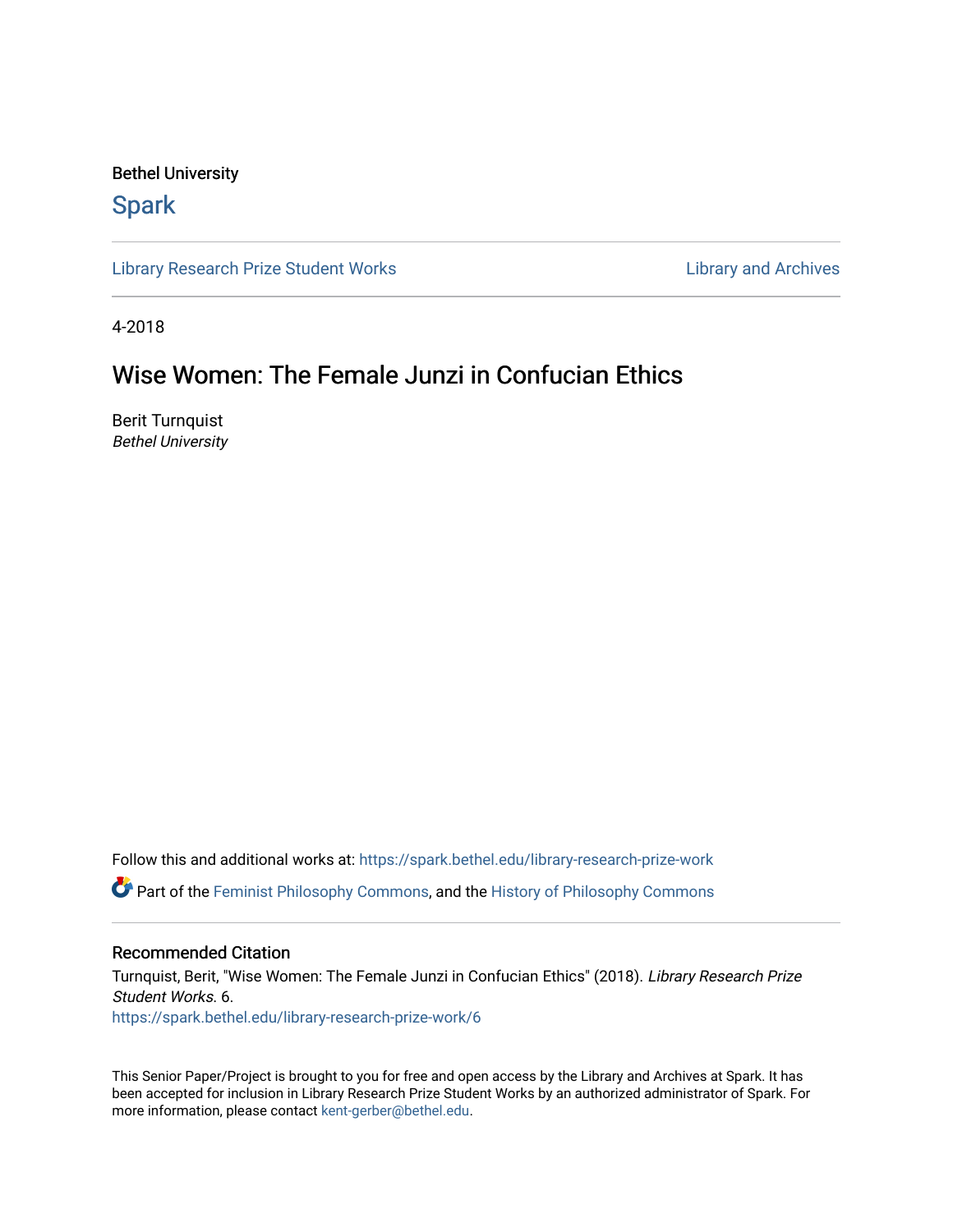Turnquist 1

#### Wise Women: The Female *Junzi* in Confucian Ethics

In the context of Confucian ethics, there are few concepts as indefinable yet centrally important to the system of thought as a whole as the ideal of the sage. The sage is a key topic of discussion in *The Analects* of Confucius*,* and has been the subject of much reflection, revision, and discussion by neo-Confucian scholars throughout history. For centuries, however, one segment of the population was largely absent from the annals of Confucian scholarship, namely, women. The goal of this essay is to argue that, although women are rarely addressed in the canon of Confucian writings, women are not in essence excluded from pursuing Confucian sagehood, or the moral designation of *Junzi.* To support my argument, I will first define the Confucian sage (and differences, if any, between the sage and the *Junzi*), then examine the actions and traits required for becoming a sage in contrast and comparison with women's roles in the 5th century BCE, and finally, end with a brief acknowledgement of Im Yunjidang, a female scholar in the 18th century who exemplified and deliberately aligned herself with the picture of the Confucian sage.

In order to make an argument as to whether women are able to achieve sagehood within the Confucian definition of sagehood, we must first clearly identify the characteristics required for being a sage, and attempt to formulate a robust definition of sagehood based on the available texts. Confucius never explicitly outlined the "textbook" definition of a sage, but his followers made sure to include a variety of passages (supposedly transcribed sayings of Confucius himself) that address the topic of sagehood in *The Analects,* several of which we will examine here. One of the early passages in *The Analects* relating to sagehood and Confucian scholarship says this: "The Master said: 'A Scholar sets his heart on The Way; if he is ashamed of his shabby clothes and coarse food, he is not worth listening to."<sup>[1](#page-1-0)</sup> This passage helps to lay an important piece of groundwork for our definition of the Confucian ideal of sagehood. It hints in its affirmation of shabby clothing and poor food that status and rank are

<span id="page-1-0"></span><sup>1</sup> Simon Leys, ed., *The Analects of Confucius* (New York, NY: W. W. Norton & Company, 1997), 16.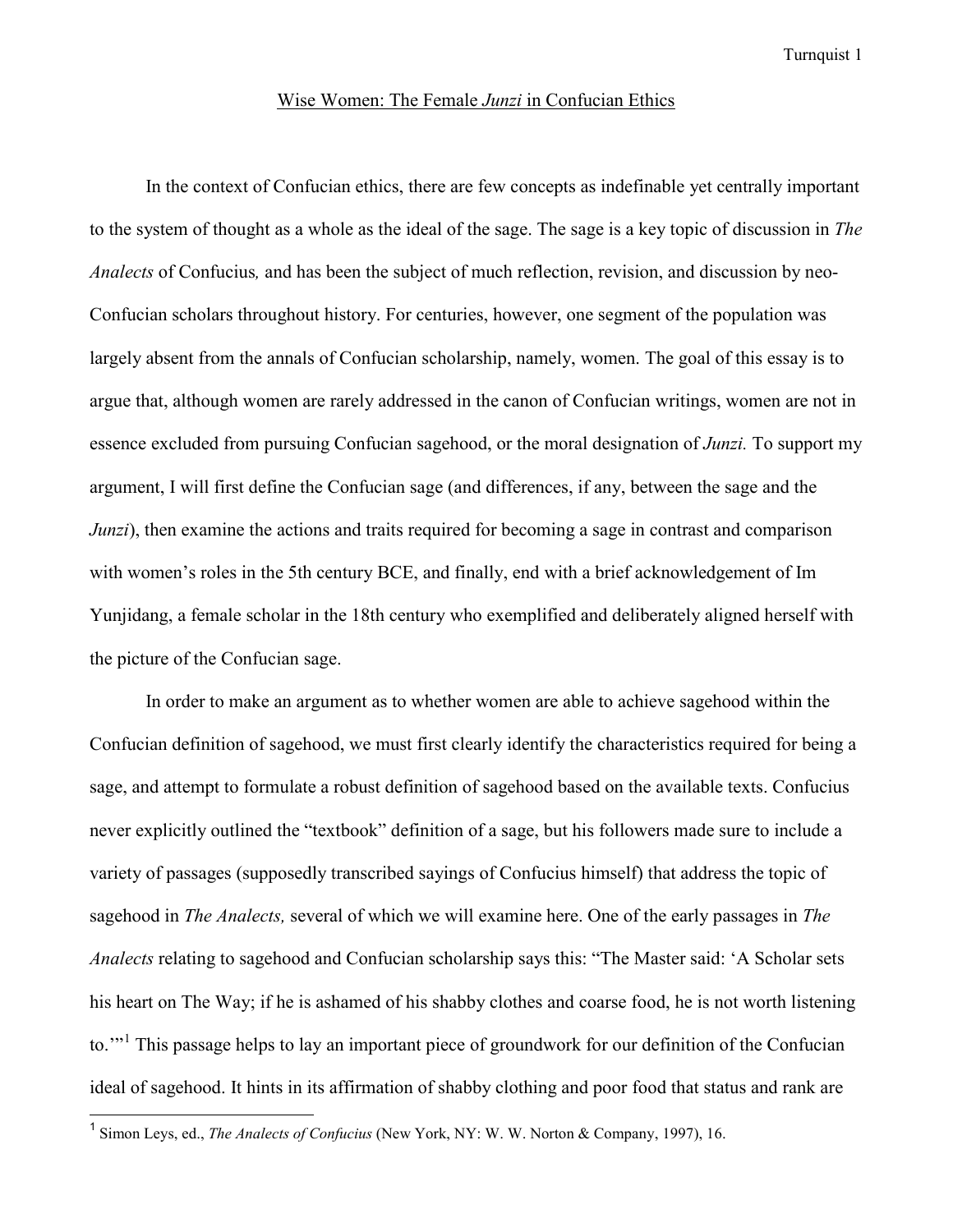not necessary conditions for becoming a Confucian scholar. Another passage says, "The Master said: 'Do not worry if you are without a position; worry lest you do not deserve a position. Do not worry if you are not famous; worry lest you do not deserve to be famous.'"[2](#page-2-0) In this passage, like the previous one, Confucius remarks that the moral condition (possibly integrity) of the individual seeking to become a Confucian gentleman (or *Junzi)* is more important than any political position that could be obtained. These two passages point to the idea that the possibility of becoming a Confucian scholar was not necessarily bound by socioeconomic privilege or position during the time they were written.

 In the early chapters of *The Analects,* several passages point to a boundary between the Confucian "gentleman" and the "small man." One such passage reads, "The Master said: 'A gentleman seeks virtue; a small man seeks land. A gentleman seeks justice; a small man seeks favors."<sup>[3](#page-2-1)</sup> Another passage comparing the gentleman and the small man says, "The Master said: 'A gentleman considers what is just; a small man considers what is expedient."<sup>[4](#page-2-2)</sup> Another simply says, "The Master said: 'A gentleman should be slow to speak and prompt to act.'"[5](#page-2-3) All of these passages paint a picture of the Confucian gentleman as an individual who values justice, virtue, and thoughtfulness above all else, and is comfortable with waiting, and paints this picture in contrast with the foolish person who demands quick results and material possessions.

At this point in our examination, the question naturally arises: if the passages that have been included up to this point all speak about the "scholar" or the "gentleman" and none of them explicitly refer to or use the word "sage," does that mean that there is a difference between the Confucian scholar or gentleman and the Confucian sage? If so, what is the difference, and what defines each designation? To begin to answer these questions, we will briefly step away from *The Analects,* and look at the writings of neo-Confucian scholars attempting to expand upon and clarify the thought of Confucius.

<span id="page-2-0"></span><sup>2</sup> Simon Leys, ed., *The Analects of Confucius*, ibid.

<span id="page-2-1"></span><sup>3</sup> Simon Leys, ed., *The Analects of Confucius*, ibid.

<span id="page-2-2"></span><sup>4</sup> Simon Leys, ed., *The Analects of Confucius,* 17.

<span id="page-2-3"></span><sup>5</sup> Simon Leys, ed., *The Analects of Confucius,* ibid.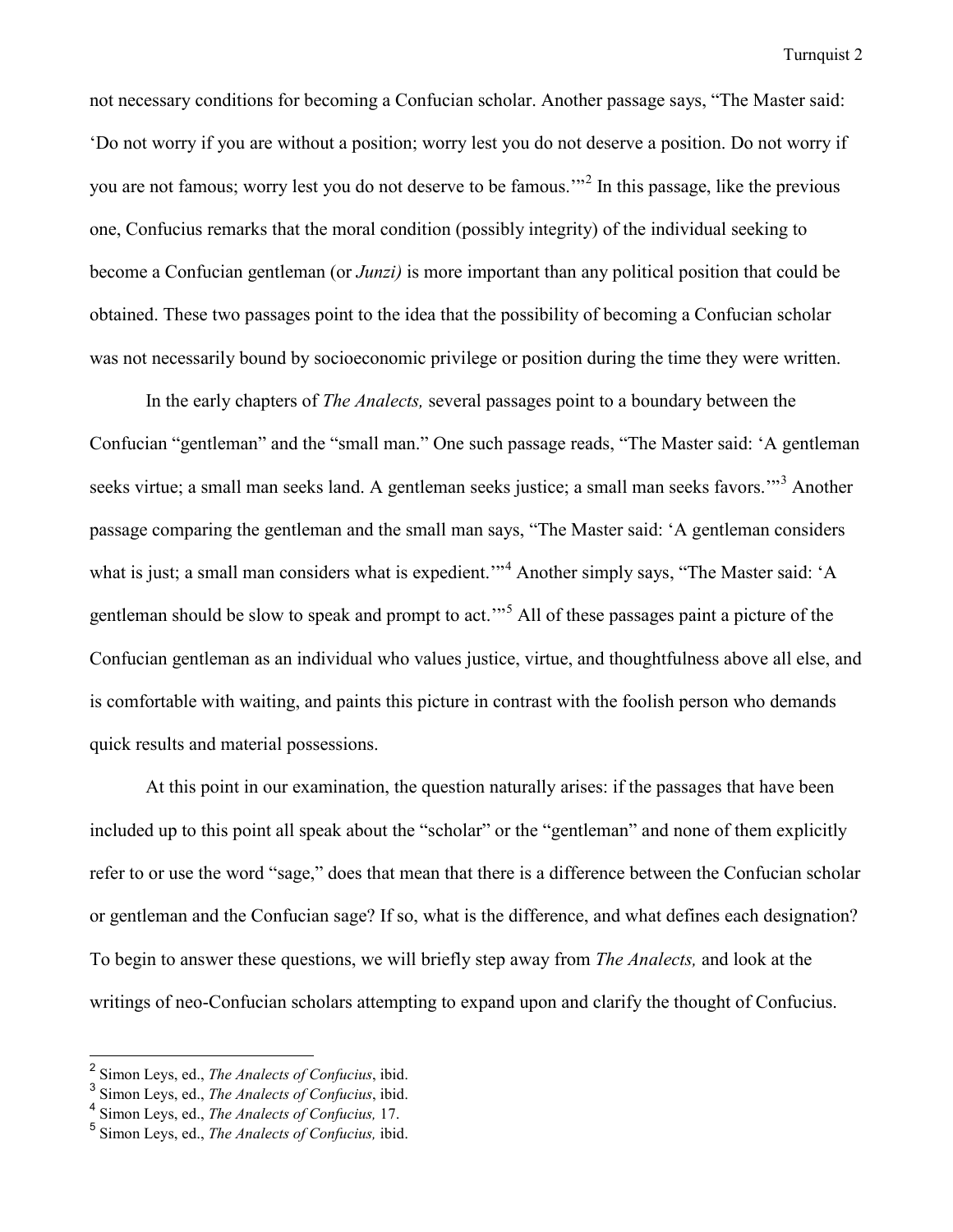Zhu Xi, as cited by Stephen C. Angle, says that "in sages, 'all goodness is completely present.'"[6](#page-3-0) Wang Yangming, another later neo-Confucian thinker active in the Ming dynasty, reworked Zhu Xi's conception of sagehood into an even more simple and elegant definition, stating that absolute moral purity was the defining mark of a sage. "The reason the sage has become a sage is that his mind has become completely identified with universal coherence (...) and is no longer mixed with any impurity of selfish human desires."[7](#page-3-1) Wang Yangming also stressed that those who were closest to attaining sagehood throughout history "recognized that knowing and acting were ultimately one thing."<sup>[8](#page-3-2)</sup> These brief but evocative quotes from Zhu Xi and Wang Yangming both point to the idea that the true Confucian sage is not only a virtuous individual, but one who is utterly morally pure and who acts correctly without laboring over choosing between the good or the bad action. The idea of goodness being "completely present" together with the phrase "identified with universal coherence" connotes a certain effortlessness and elegant simplicity that isn't present in the passages from *The Analects* that point to justice, discipline, virtue, and integrity as the basis for what the Confucian *Junzi* is. While the designations from Wang Yangming and Zhu Xi both seem to include inherent goodness and virtue, there is also a transcendent quality to those descriptions that implies that sagehood is indefinable and mysterious. After all, being completely free from selfish desires and attaining utter moral purity appears fairly impossible to define concretely, let alone achieve. Angle remarks that Zhu Xi considered sagehood to be an ideal that was not necessarily meant to be "achieved" in the sense that a scholarly designation or political post might be achieved, and asserts that to claim that one had arrived at sagehood would be to rest on one's laurels, and thus invite selfish desires and pride back into the equation. Within the broader picture of Confucian and neo-Confucian thought, according to Angle, the argument can be made that the Confucian gentleman, knight, or *Junzi* is a definable milestone along

<span id="page-3-0"></span><sup>6</sup> Stephen C. Angle, *Sagehood: The Contemporary Significance of Neo-Confucian Philosophy* (Oxford: Oxford University Press, 2009), 19.

<span id="page-3-1"></span><sup>7</sup> Stephen C. Angle, *Sagehood: The Contemporary Significance of Neo-Confucian Philosophy,* ibid.

<span id="page-3-2"></span><sup>&</sup>lt;sup>8</sup> Bryan Van Norden, "Wang Yangming," Stanford Encyclopedia of Philosophy, July 11, 2014, , accessed December 11, 2017[, https://plato.stanford.edu/entries/wang-yangming/.](https://plato.stanford.edu/entries/wang-yangming/)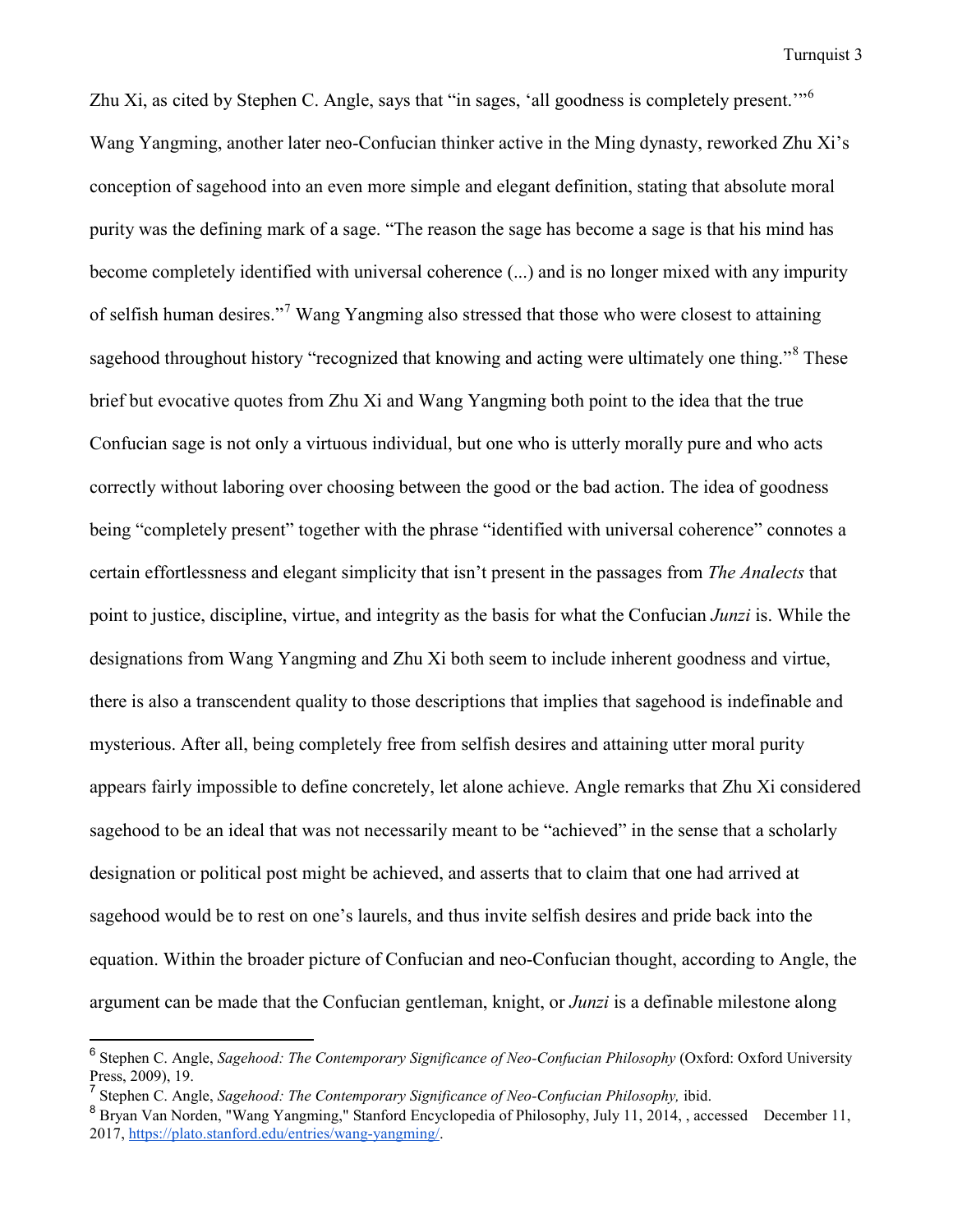the constantly extending and undulating path toward moral perfection as a sage.<sup>[9](#page-4-0)</sup> While the category of *Junzi* connotes a remarkably high level of virtue and discipline, it seems to be closer in essence to the Confucian gentleman than the mystical ideal of the true Confucian sage, and represents a level of virtue and moral goodness that is at least theoretically attainable.

Another interesting consideration found in the moral philosophy of Wang Yangming is the idea that "the people filling the street are all sages."[10](#page-4-1) Angle points out that Wang's intent here is not to imply that all individuals are sages, but to make the point that the aforementioned identification with universal coherence is attainable for anyone, i.e., that no one is barred from sagehood (at least not by their occupation or socio-economic position). The idea of sagehood as open to everyone, including those who were excluded from political power or any sort of societal influence is perhaps most ironically and fittingly seen in Confucius himself. "Confucius was recognized as a unique figure, a sage who was ignored but should have been recognized and become a king."<sup>[11](#page-4-2)</sup> If the argument is made that sagehood was available to those who were systematically marginalized or shunned during Confucius' time, then there could be an argument for the ideal of sagehood being open, at least theoretically, to women. After all, to return to Wang Yangming's imagery, if one can conceptualize a street where there are at least a handful of women walking along and filling the sidewalks, then the argument could be made that Wang's claim ushers women into the arena for pursuing Confucian sagehood along with other typically marginalized members of society. Also important to note is the fact that there are no passages in *The Analects* that explicitly bar women from participating in the pursuit of sagehood. That being said, the fact still remains that there are few, if any, women present in history that are designated as Confucian *Junzi* pursuing sagehood. Later, I will examine the case of a

<span id="page-4-0"></span><sup>9</sup> Stephen C. Angle, *Sagehood*: *The Contemporary Significance of Neo-Confucian Philosophy,* 21.

<span id="page-4-2"></span><span id="page-4-1"></span><sup>10</sup> Quoted in Stephen C. Angle, *Sagehood*: *The Contemporary Significance of Neo-Confucian Philosophy,* 19. <sup>11</sup> Jeffrey Riegel, "Confucius," Stanford Encyclopedia of Philosophy, 2013, accessed December 12, 2017, [https://plato.stanford.edu/cgi-bin/encyclopedia/archinfo.cgi?entry=confucius.](https://plato.stanford.edu/cgi-bin/encyclopedia/archinfo.cgi?entry=confucius)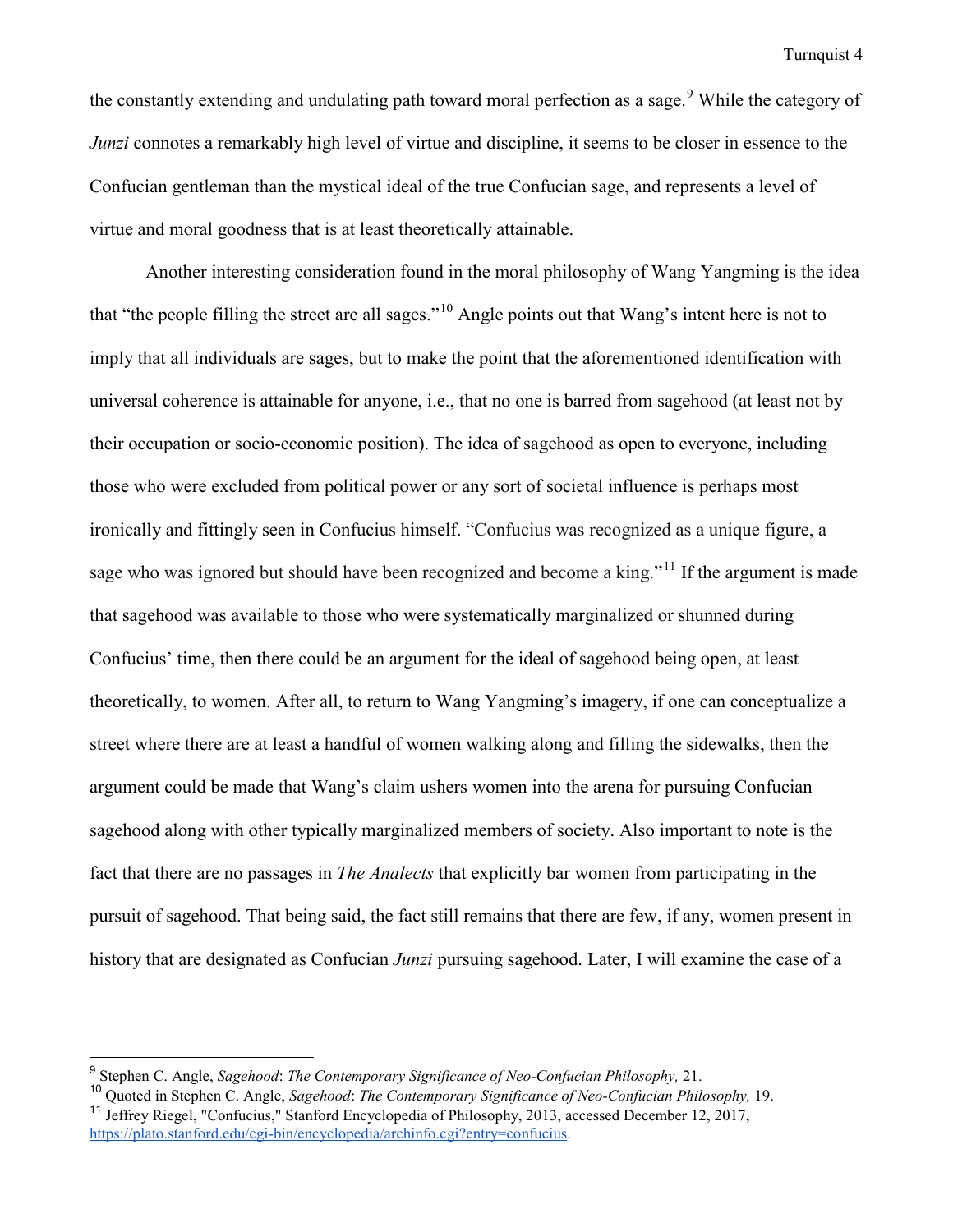notable exception to this trend, the female Confucian scholar and ardent pursuer of sagehood, Im Yunjidang.

If the words on the pages of *The Analects* and the writings of notable neo-Confucian scholars don't explicitly bar women from participating in the pursuit of sagehood, then why don't any women appear in the annals of history alongside Confucius' followers and neo-Confucian scholars like Zhu Xi and Wang Yangming? In order to answer this question, I will outline as concretely as possible the required steps toward becoming a *Junzi* in the quest to embody the notion of sagehood, and then examine these requirements alongside historical conceptions of the woman's role in society. In *The Analects,* a follower of Confucius recorded this statement: "The Master said: 'I enlighten only the enthusiastic; I guide only the fervent. After I have lifted up one corner of a question, if the student cannot discover the other three, I do not repeat.'"[12](#page-5-0) In another translation of *The Analects,* this passage is worded like such: "The Master said, Where there is no agitated attempt at thinking, I do not provide a clue; where there is no stammered attempt at expression, I do provide a prompt. If I raise one corner and do not receive the other three in response, I teach no further."<sup>13</sup> In both of these passages, we can clearly see that Confucius had in mind someone who was willing to work hard and work independently in their quest to attain the status of *Junzi,* and ultimately pursue the state of sagehood. I included the second version of this passage of *The Analects* because it conveys distinctly with the phrases "stammered attempt" and "agitated attempt" the sense that Confucius was not seeking immediate perfection from his students. The sense that one gets from this passages, especially when considered along with the passages that we looked at earlier in this essay, is that mental fortitude and commitment and a willingness to think creatively are far more important than the would-be *Junzi* having a particular occupation or certain position of power or marginalization in society.

<span id="page-5-0"></span><sup>12</sup> Simon Leys, ed., *The Analects of Confucius,* 30.

<span id="page-5-1"></span><sup>13</sup> Robert Eno, *The Analects of Confucius: An Online Teaching Translation*, PDF, Bloomington: Indiana University, 2015, 30.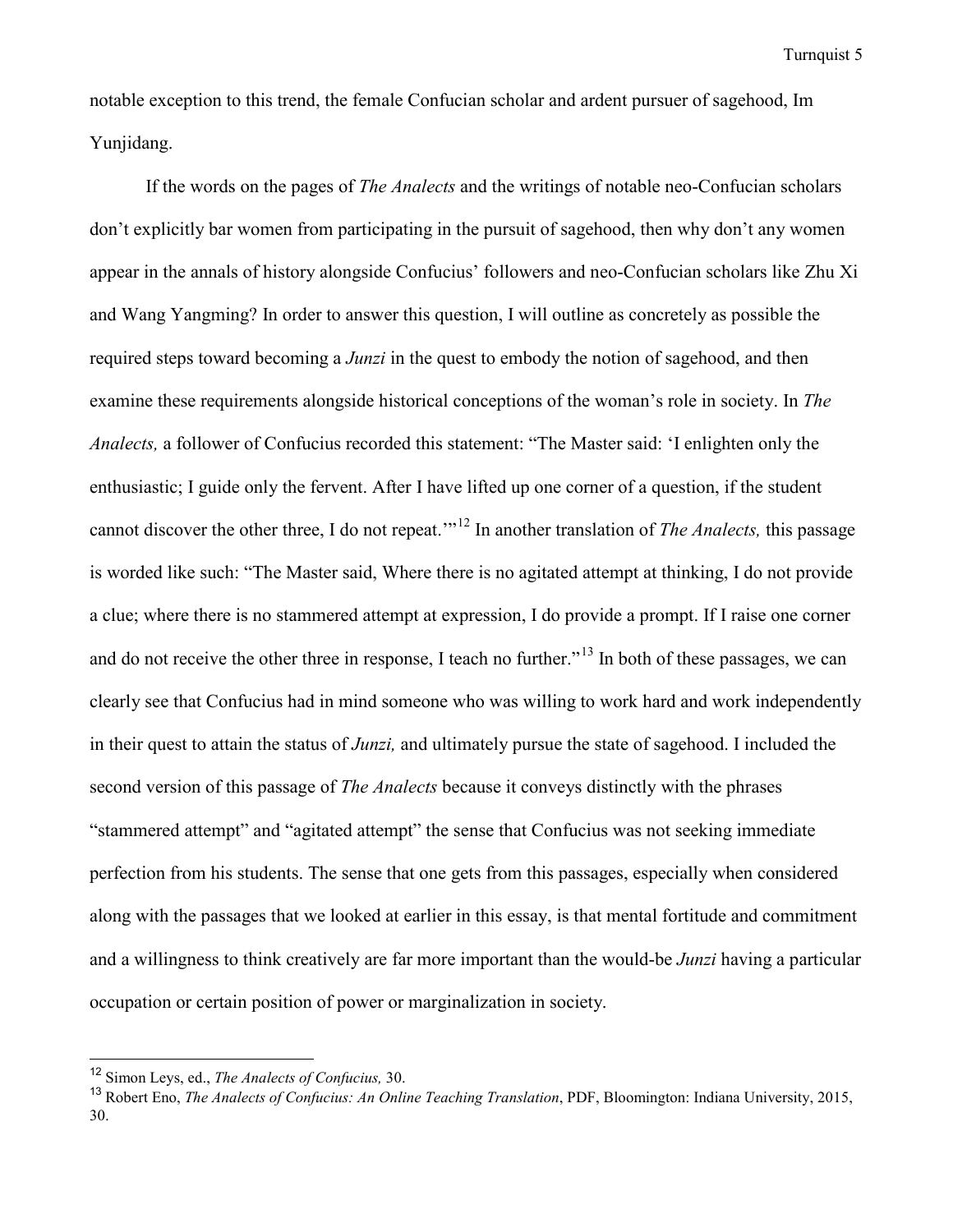The commitment and energy required of would-be *Junzi* may not have been feasible for young women in the 5th century BCE (when *The Analects* were written). Even though poverty, war, and occupational demands may have prevented some men from pursuing the Confucian ideal of the *Junzi,*  the demands placed on women during this time in history (and for many centuries thereafter) would have made it virtually impossible for most women to even be exposed to the information or freedom that would have allowed them to begin reflecting on the path to moral purity and Confucian selfcultivation. Women during the 5th and 6th centuries BCE were typically forced to marry extremely young. A myriad of cultural factors including disproportionate rates of female infanticide, polyamory in the aristocracy, and general concerns about early mortality and reproduction made it very common for women to get married as young as thirteen, and a precious few would ever have had a future outside of marriage, homemaking, and childrearing.<sup>[14](#page-6-0)</sup> This set of circumstances imposed on most women during the 5th and 6th centuries supports a conclusion that the time and commitment required for becoming a *Junzi* would likely have been outside the realm of possibility for a majority of the female population.

In another passage from *The Analects,* Confucius is thought to have said this: "The Master said, Set your heart on the *dao*, base yourself in virtue, rely on ren, journey in the arts."<sup>[15](#page-6-1)</sup> In a footnote by Indiana University professor Robert Eno, the "arts" mentioned in this passage refer to "archery, charioteering, and writing, and the Confucian rituals of *li* and music."[16](#page-6-2) The *dao* mentioned in this (and other) passages in *The Analects* is summed up in another note by Eno on an earlier passage: "Dao 道: The 'Way'; the Confucian notion of the evolved moral & cultural pattern of past eras of sage governance. Dao is also a generic

<span id="page-6-0"></span><sup>&</sup>lt;sup>14</sup> D. Zhang, "[Changes of Marriage Age in Ancient China].," Ren kou xue kan (Changchun shi, China)., April 1991, , accessed December 12, 2017, https://www.ncbi.nlm.nih.gov/pubmed/12285484.

<span id="page-6-1"></span><sup>15</sup> Robert Eno, *The Analects of Confucius: An Online Teaching Translation,* 30.

<span id="page-6-2"></span><sup>16</sup> Robert Eno, *The Analects of Confucius: An Online Teaching Translation,* ibid.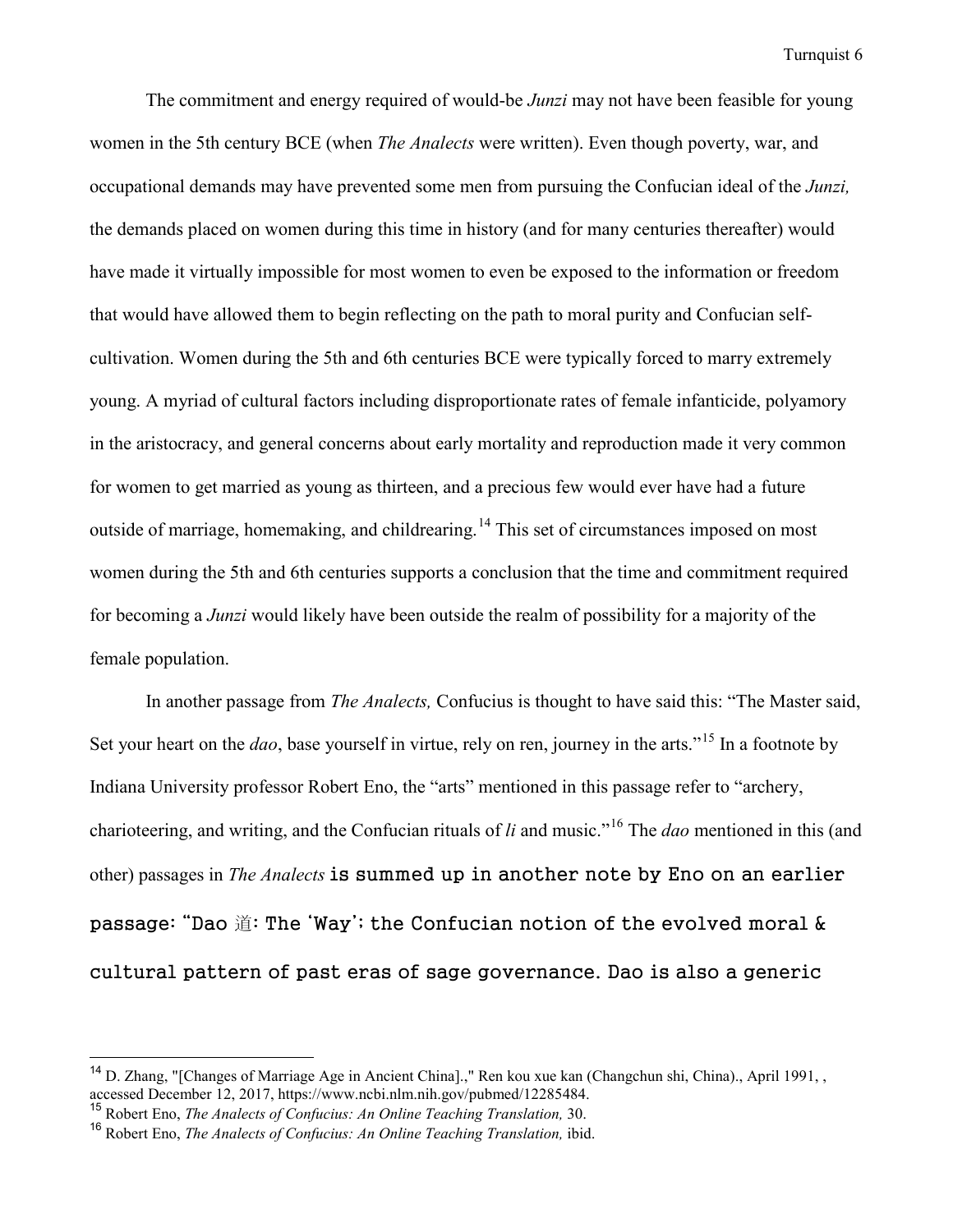term for any fully conceived behavioral path."<sup>[17](#page-7-0)</sup> Finally, the term "virtue," while it tends to slip under the radar for many modern readers, is actually a rough translation of the ephemeral Chinese word  $Ren \nsubseteq$ , described by Eno as "The key moral term in the Analects. Rendered as 'humanity,' 'goodness,' etc., its rich meaning is a mystery to many in the text, and defies translation."<sup>[18](#page-7-1)</sup> Before moving forward into an evaluation of these requirements for *Junzi-*hood in comparison with and in the context of women's roles in the time period when *The Analects* was written, it is important that we expand on the crucial terms *dao* and *ren* and their place in Confucius' conception of what a *Junzi* is*.* In the context of *The Analects,* the *dao*  is positioned as a time-tested model of a richly and completely conceived pattern of moral behavior (as Eno said in his note), and is the result of a careful and gracious observance of the structure of filial piety (the Confucian notion of a structure of hierarchical relationships and mutual respect as the basis for a thriving society). *Ren,* on the other hand, is conceived as the goal of a lifelong pursuit of virtue and humane-ness, although (as Eno mentioned) any attempt at English translation seems to incompletely capture this transcendent Confucian term. "Master You said: It is rare to find a person who is filial to his parents and respectful of his elders, yet who likes to oppose his ruling superior. And never has there been one who does not like opposing his ruler who has raised a rebellion. The *junzi*  works on the root – once the root is planted, the *dao* is born. Filiality and respect for elders, are these not the roots of *ren*?"[19](#page-7-2) In this passage, we see that the "root" of Confucian *Junzi* (and therefore, at least theoretically, the root of Confucian sagehood) is nurtured by respect for one's parents and one's hierarchical superiors in the structure of filial piety. Joseph A. Adler remarks on expectations for women during Confucius' time: "The proper place for women was in the home, where they were largely responsible for the upbringing and education of children. The "woman's way (dao)" was to

<span id="page-7-0"></span><sup>17</sup> Robert Eno, *The Analects of Confucius: An Online Teaching Translation,* 1.

<span id="page-7-1"></span><sup>18</sup> Robert Eno, *The Analects of Confucius: An Online Teaching Translation,* ibid.

<span id="page-7-2"></span><sup>19</sup> Robert Eno, *The Analects of Confucius: An Online Teaching Translation,* ibid.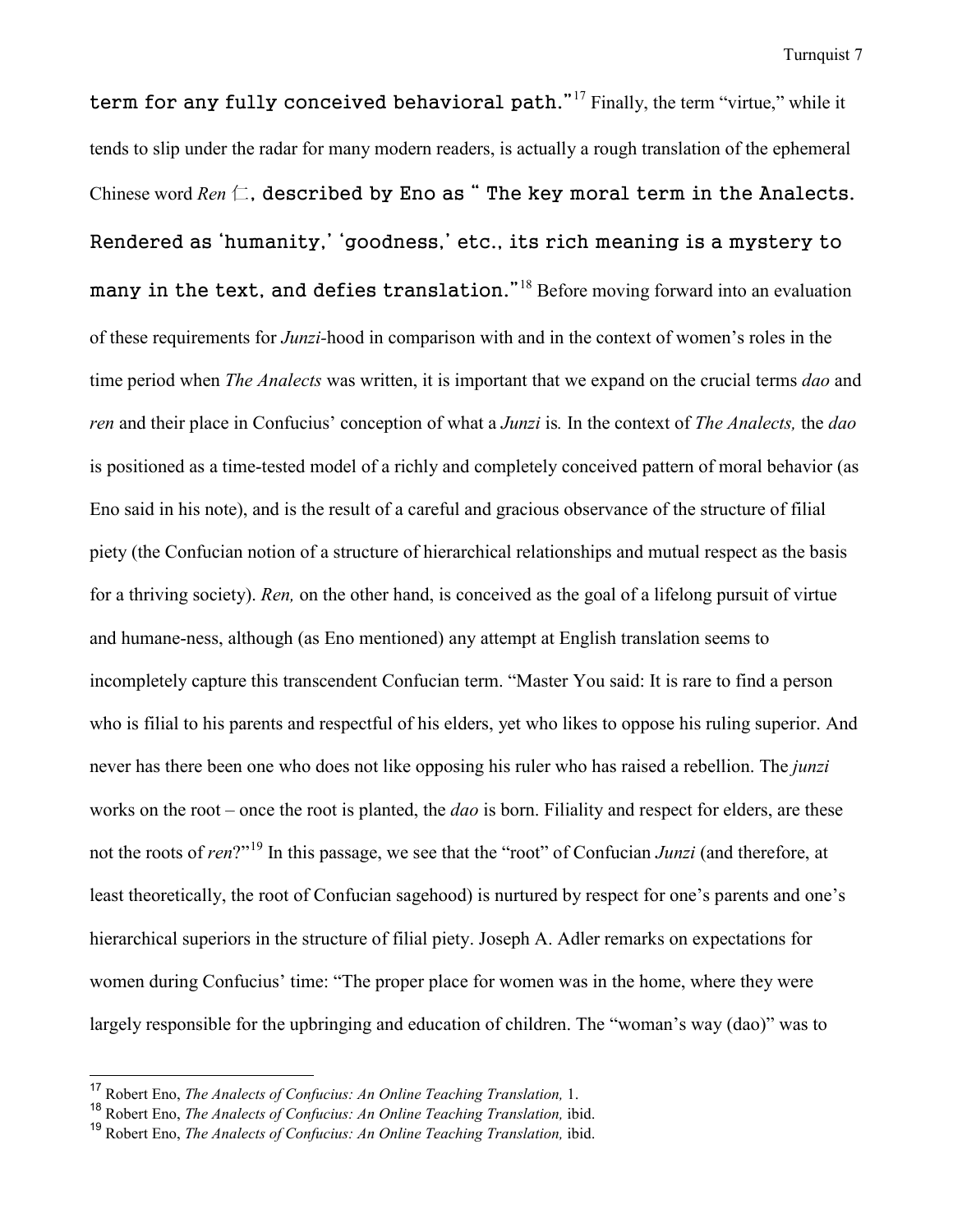assume the roles of wife and mother. The chief virtue proper to these roles was obedience: first to her father, then to her husband, and finally to her grown son."[20](#page-8-0) Adler's remark brings up an interesting point, namely, that women in Confucius' time period, although they may not have been able to devote the time or energy to the continuous, reflective commitment supposedly required for pursuing *Junzi* (as we saw in the previous section), the argument could be made that just by diligently fulfilling their place in the scheme of filial piety, women were included in the category of those who were eligible for pursuing the *dao* of *Junzi.* That being said, fulfilling one's role in society and observing familial ritual isn't the only component involved in becoming a *Junzi*. A diligent cultivation of *ren,* that transcendent virtue of humaneness, is just as important, and that trait is much more difficult to define than any set of rites and familial duties.

During the Han dynasty and later, a group of texts called *The Four Books for Women* was compiled, written by female scholars on such topics as proper husband-wife and parent-child behavior, proper education for women, and how to be a moral person. In the third book, titled *Domestic Lessons,*  Empress Wu discusses the importance of moral behavior and propriety from a standpoint that isfar more theoretical than the two preceding books, and includes sections on topics such as "Virtuous Nature," "Self-Cultivation," "Moving Toward Good," and "Honoring the Lessons of the Sages,"<sup>[21](#page-8-1)</sup> along with other sections that focus more directly on domestic practice. In this section of the *Four Books for Women,* we can see what could be considered a push toward moral goodness that is more than just an observation of ritual and filial piety; Empress Wu's *Domestic Lessons* seems to be painting a picture of womanly propriety that, beyond outlining methods for child-rearing and being a good wife and housekeeper, carries a distinct emphasis of moral growth and humaneness, and looks similar to the Confucian ideal of *ren.* Although this development didn't occur until a couple thousand years after the

<span id="page-8-0"></span><sup>&</sup>lt;sup>20</sup>Joseph A. Adler, "Daughter/Wife/Mother or Sage/Immortal/Bodhisattva? Women in the Teaching of Chinese Religions," *ASIANetwork Exchange* 14 (2006): accessed December 12, 2017, 11.

<span id="page-8-1"></span><sup>&</sup>lt;sup>21</sup> Zhang Mingqi, "The Four Books for Women: Ancient Chinese Texts for the Education of Women," Four Books for Women, , accessed December 12, 2017, http://www2.kenyon.edu/Depts/Religion/Fac/Adler/Reln471/fourbookwoman.htm.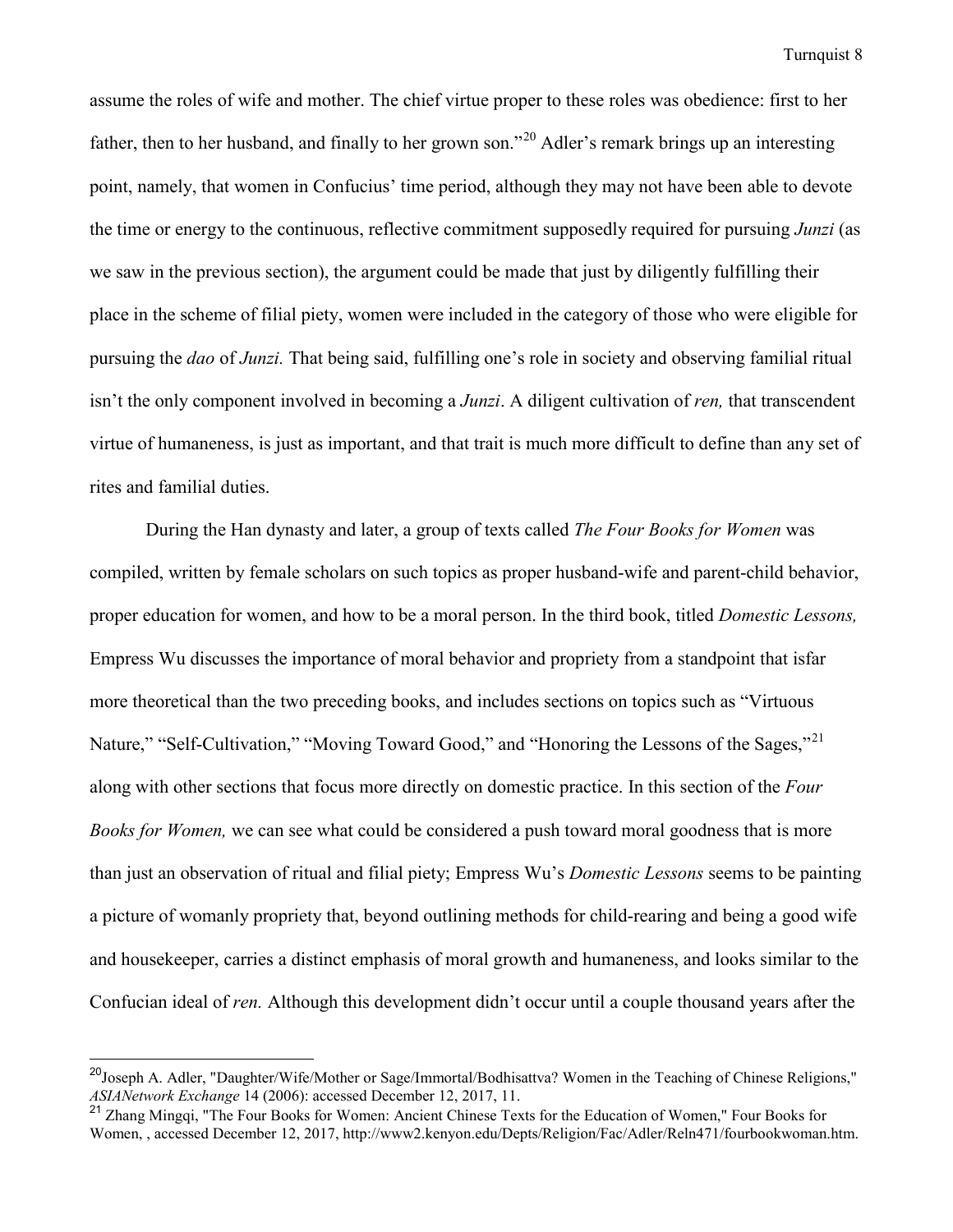publication of *The Analects,* the argument can still be made that there is an element of *ren* along with *dao* and ritual for women in the Confucian framework, it just took a few thousand years for someone to articulate how the way that women were already expected to behave was compatible with the process toward becoming a *Junzi.* 

The topic of education is another consideration that may have bearing on the argument for women being allowed to be *Junzi,* especially in the context of Confucius' sayings as recorded in *The Analects* and the cultural expectations surrounding education of women during the time when *The Analects* were written. In the second section of *The Analects,* Confucius' disciple recorded this quote: "The Master said: 'To study without thinking is futile. To think without studying is dangerous."<sup>[22](#page-9-0)</sup> In the other translation of *The Analects* that I have been using for this paper, this particular section is translated as "The Master said: If you study but don't reflect you'll be lost. If you reflect but don't study you'll get into trouble."[23](#page-9-1) Both translations of this portion of *The Analects* seem to be painting a clear picture that, while reflective thought and critical thinking are important, some measure of education or focused study is important for attaining the high level of moral and scholarly aptitude required to become a *Junzi* according to Confucius. Before the end of the Qing dynasty, education for men and women in China was extremely different, both in form and content, as well as in the intended outcome. While young men were educated in trades in order to make a good living, or apprenticed in the lower ranks of government with the intent of eventually climbing to a higher and better paying position, the typical curriculum for young women and girls focused on cultivating domestic skill and fulfilling the expected role of the virtuous wife and good mother. This course of education was necessarily restrictive on the experiences that young women were able to have outside of marriage, child-rearing, or preparing for one of those two tasks. Wong Yin Lee sums up this cultural dynamic: "On reaching the age of 10, girls would be mostly confined to their boudoirs and brought up by their

<span id="page-9-0"></span><sup>22</sup>Simon Leys, ed., *The Analects of Confucius,* 8.

<span id="page-9-1"></span><sup>23</sup> Robert Eno, *The Analects of Confucius: An Online Teaching Translation,* 7.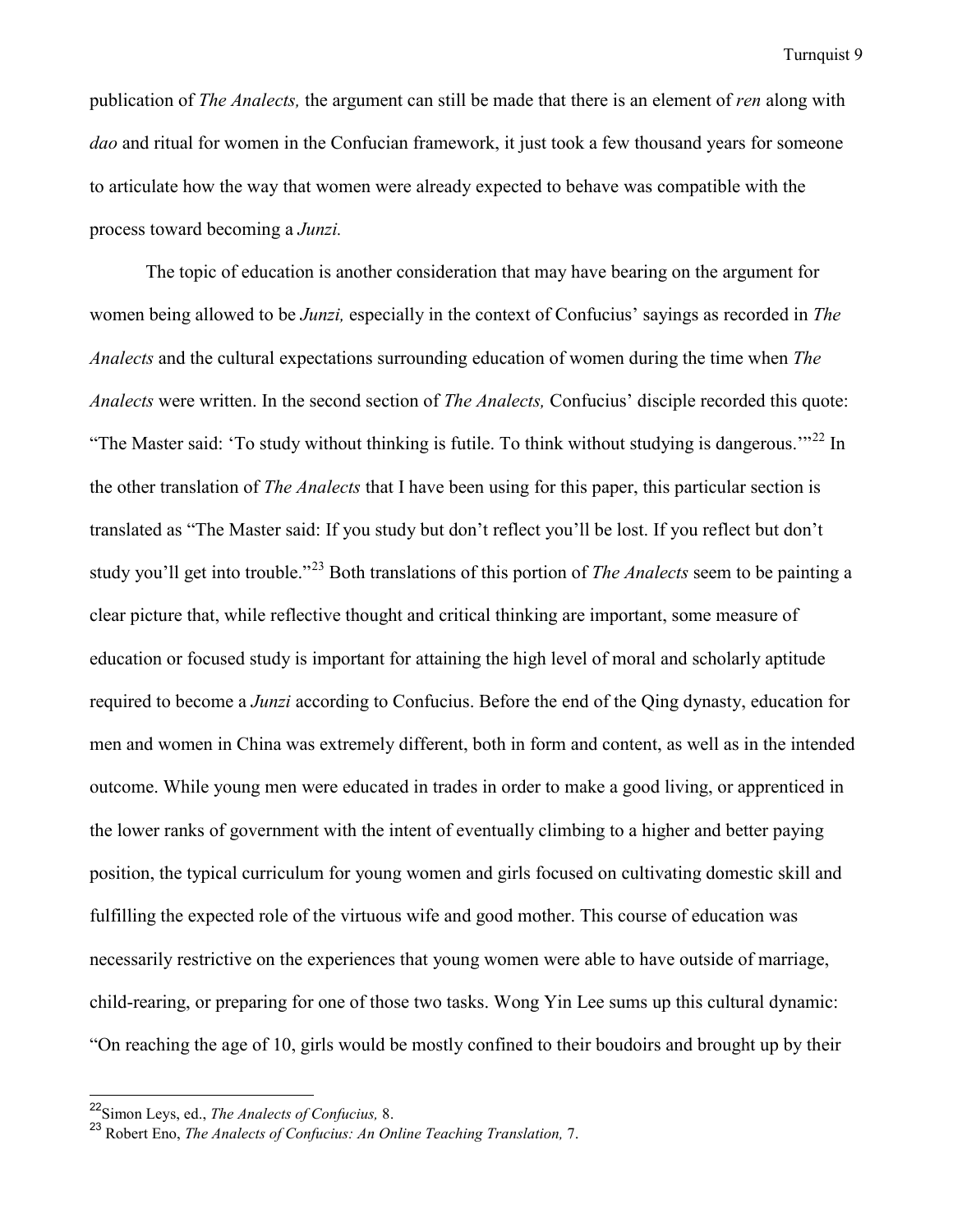parents to be subservient to the menfolk. In fact, the whole of a girl's upbringing would be centred around becoming acquainted with the all-important virtue of being docile and obedient."<sup>[24](#page-10-0)</sup> The idea that women were best suited for child-rearing and housekeeping (which does not require any advanced education or training, but is a demanding and time-consuming vocation nonetheless) was an expectation from families and society at large, and fed into the descriptive stereotype that "Men never talk inside. Women never talk outside."<sup>[25](#page-10-1)</sup> From a very young age, women were expected to be quiet and submissive, and they were raised with the idea that chastity as a form of loyalty to one's future husband was an absolute requirement, a ritualistic practice that led to many young women being sequestered from society at a young age, at the risk of coming in contact with too many members of the opposite sex. This type of social conditioning "...was a form of moralistic social control over women, and since it began in early childhood, women would have little chance of questioning its legitimacy."<sup>[26](#page-10-2)</sup> This rigid control over the activities and habits of young women as a preparation for marriage into a stable, financially sound family also had the inevitable effect of preventing young women from doing much else besides learning the rituals of homemaking and child-rearing. By extension, since women being educated formally outside of the home was exceptionally rare in Confucius' day, it seems reasonable to argue that Confucius never explicitly addressed female followers or female *Junzi* because the idea of a woman being outside of the home to study with a man who wasn't her husband or father, let alone to be a full time student, would likely have been outside of the realm of reality.

In section eight of *The Analects,* a remark is made that further supports the idea that to pursue sagehood as a woman in Confucius' day would likely have been impractical: "The Master said, A student

<span id="page-10-0"></span><sup>&</sup>lt;sup>24</sup> Wong Lee, "Women's Education in Traditional and Modern China," Women's History Review 4, no. 3 (1995): , accessed December 13, 2017, doi:10.1080/09612029500200092, 345.

<span id="page-10-1"></span><sup>25</sup> Wong Lee, "Women's Education in Traditional and Modern China," ibid.

<span id="page-10-2"></span><sup>26</sup> Wong Lee, "Women's Education in Traditional and Modern China," 349.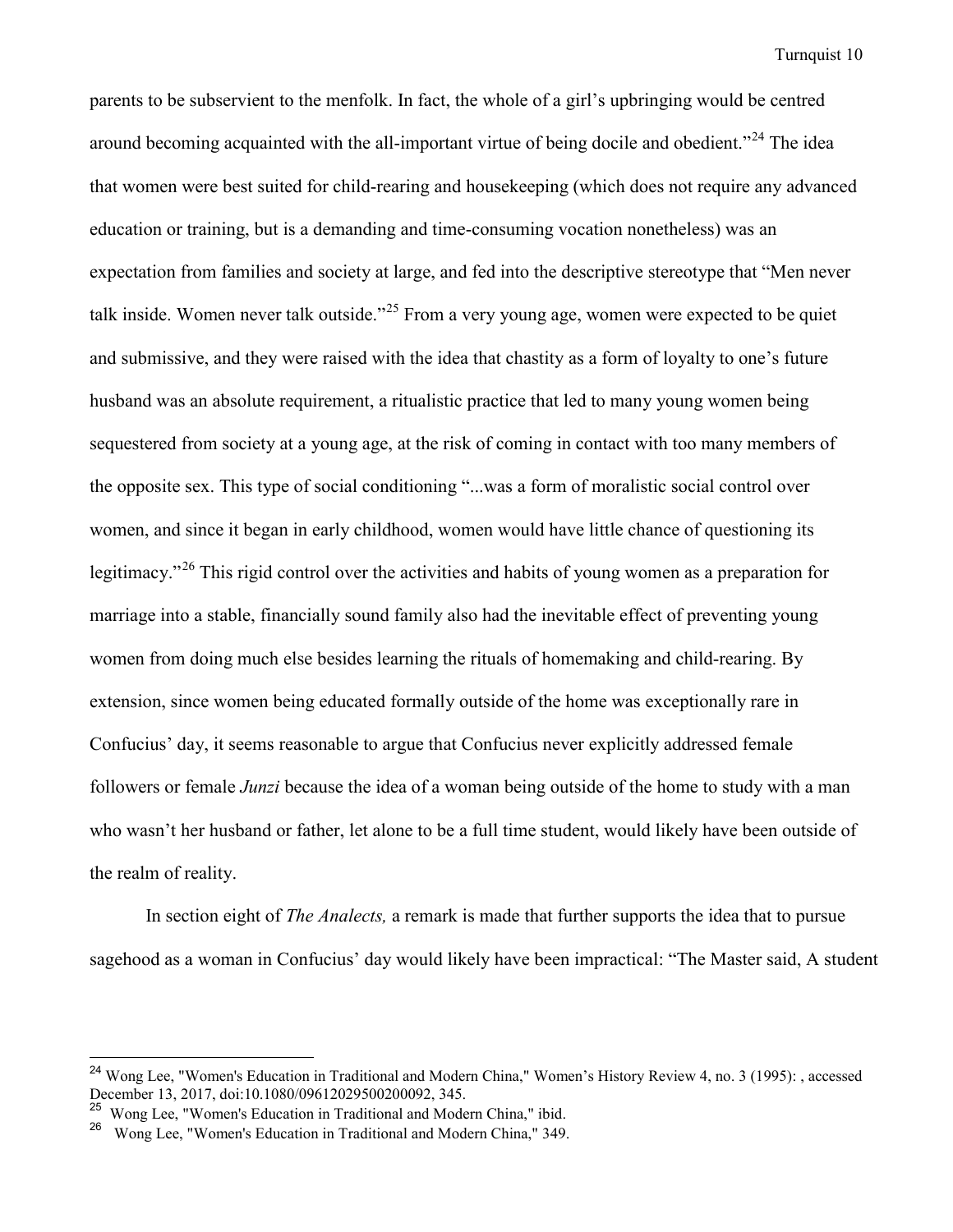willing to study for three years without obtaining a salaried position is hard to come by."<sup>[27](#page-11-0)</sup> This remark implies that, behind and amidst all of the musings found in *The Analects* that position reflection, study, and moral self-cultivation as intrinsically valuable*,* there is still an underlying expectation that to be a student of the Confucian way and to be a *Junzi* would not only require a significant time commitment, but that some level of professional sacrifice would have to be made. For a woman, tasked with raising children and keeping the home and afforded far less freedom than her male counterparts, the sacrifice of time and mental energy required to cultivate the Confucian way would have posed a significant obstacle.

In the last section of this paper, I would like to acknowledge a female scholar who offers a glimpse into what the pursuit of Confucian sagehood unfettered by restrictive, gendered expectations for a woman might have looked like. Im Yunjidang was an 18th century woman who was orphaned at a young age, had no surviving children, and was a widow for most of her life because (ironically) traditional-cultural Confucian restrictions on aristocratic women prevented her from being allowed to find another husband after her first spouse's death.[28](#page-11-1) While this series of deaths of loved ones undoubtedly caused Yunjidang great misery, it also placed her in the unique position of being a woman in a heavily Confucianisminfluenced society who was relatively disconnected from the traditional boundaries and rigid structure of filial piety. This unusual set of circumstances, combined with her intelligence and upper-middle class socioeconomic status, gave Yunjidang the freedom to openly learn about and pursue Confucian sagehood. Yunjidang was one of the first female scholars to formulate a robust argument for the moral equality of men and women, and also to promote the idea that women were not excluded from pursuing the Confucian ideal of the *Junzi.* Yunjidang composed this succinct, poetic, Analect-esque passage that confers the status of *Junzi* upon herself without carrying over any of the gendered implications native to *The Analects*:

"While a petty man [xiaoren] finds life profitable,

A *junzi* finds righteousness [yi ] profitable.21

<span id="page-11-0"></span><sup>27</sup> Robert Eno, *The Analects of Confucius: An Online Teaching Translation,* 38.

<span id="page-11-1"></span><sup>&</sup>lt;sup>28</sup> Sungmoon Kim, "The Way to Become a Female Sage: Im Yunjidang's Confucian Feminism," Journal of the History of Ideas 75, no. 3 (July 1, 2014): , accessed December 14, 2017, doi:10.1353/jhi.2014.0026, 399.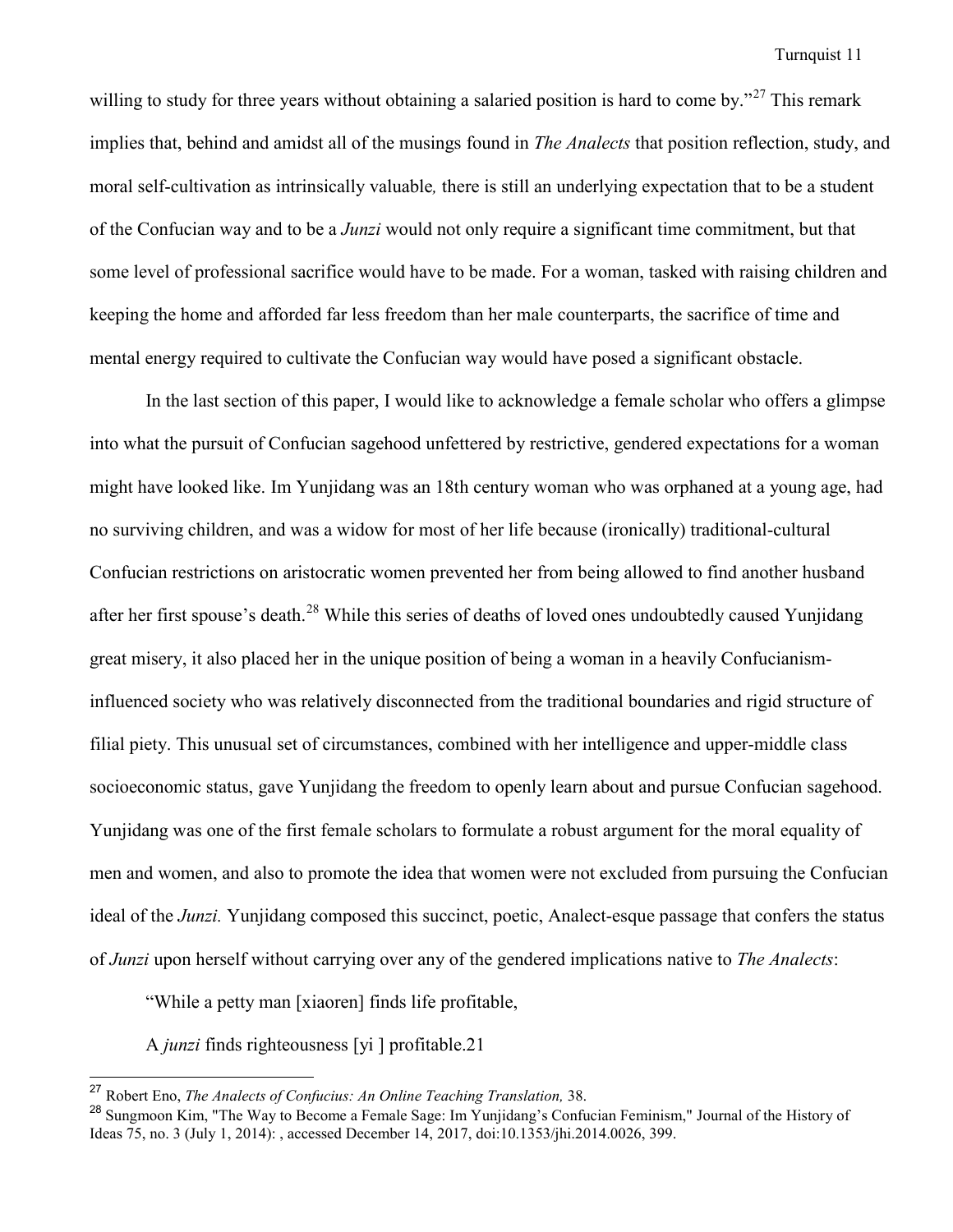If it is difficult to have both [life and righteousness],

I would rather take the latter. (...)

Both practice and nature will be perfected."<sup>[29](#page-12-0)</sup>

 This verse was one of many penned by Yunjidang that displays a remarkably subtle understanding not only of the content and underlying thrust of *The Analects* and the way of becoming a Confucian *Junzi,* but also mimics the form of *The Analects* by contrasting the "small" or "simple" man with the "*Junzi*" or sage. This verse also includes a nod to the Confucian requirement for sagehood that thought and action become completely unified and spontaneous, or "perfected." For the purposes of this essay, I don't have time to examine Yunjidang's extraordinary course of scholarship in any more depth, but I do believe that her story offers us a glimpse into what a true female *Junzi* (or pursuer of that designation) might look like, and also supports the argument that restrictive cultural expectations and a lack of education for women were the main reasons that women weren't addressed by Confucius as candidates for discipleship of the path to sagehood.

After characterizing the Confucian ideal of the *Junzi,* examining the steps involved in the process of becoming a *Junzi,* and comparing these steps with the expectations placed on and resources available to women during the time when *The Analects* was written, I have attempted to make the argument that there is no essential reason why women can not be included in the category of individuals who are theoretically able to pursue sagehood. It is crucial to note that, like I hinted at earlier in this essay, the term *sage* (more so than its companion term *Junzi*) inherently defies definition, both because of the inexactness of translation from Chinese to English, and because of the ephemeral and ultimately unattainable nature of this state of being. The argument can be made that, outside of the cultural and gendered restrictions that prevented women from even being "in the running" for pursuing sagehood, there is also a dynamic of indefinability and intangibility surrounding the pursuit of

<span id="page-12-0"></span><sup>&</sup>lt;sup>29</sup> Sungmoon Kim, "The Way to Become a Female Sage: Im Yunjidang's Confucian Feminism," 402.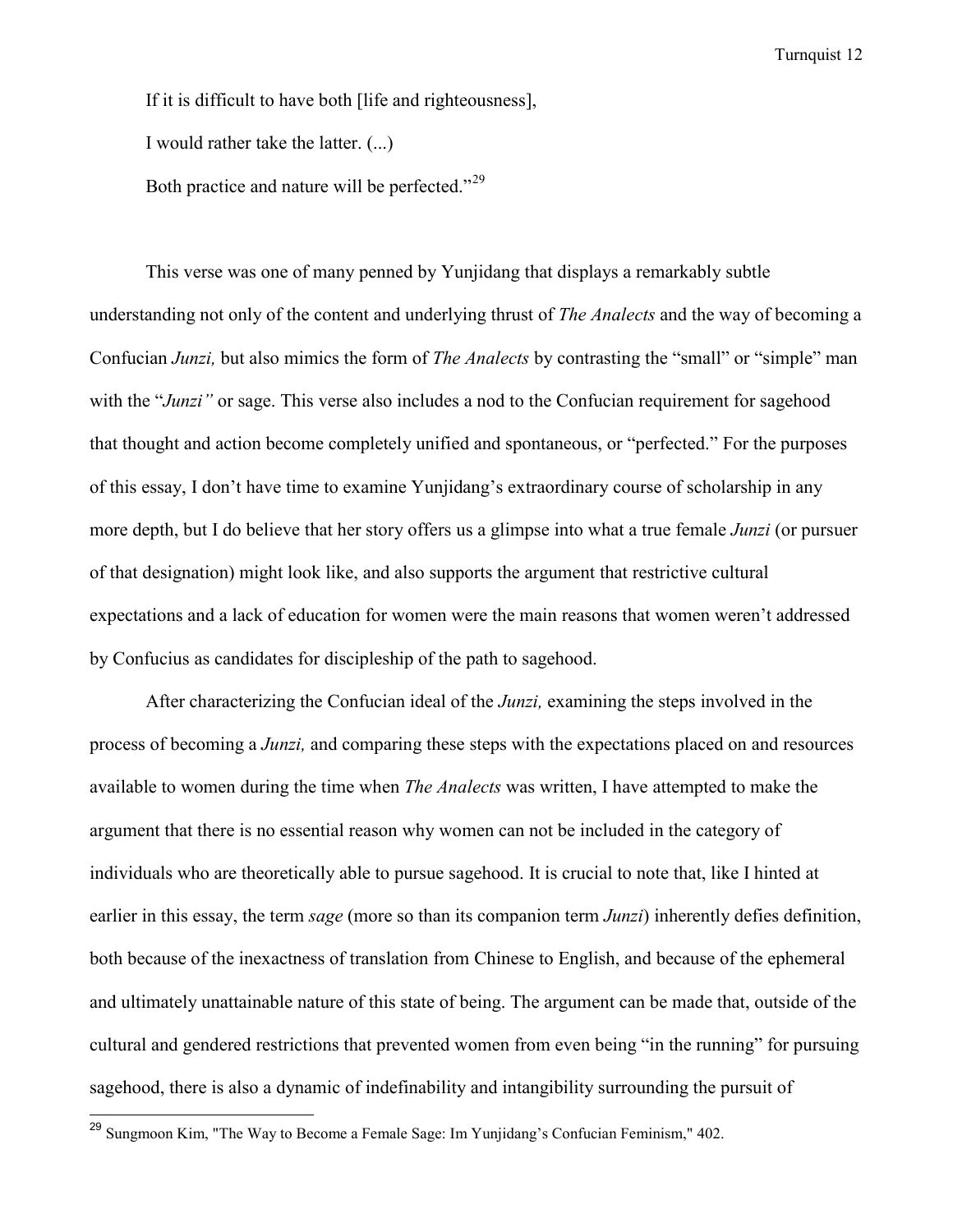sagehood that guides me to the conclusion that ultimately, there is no institution, teacher, or cultural structure that can confer the status of sagehood upon an individual, either male or female. Instead, it is only through the continuous process of reflection, learning, and moral self-cultivation that the gap between human imperfection and sage-like moral spontaneity and unity can become ever narrower, but never nonexistent. I think that it is fitting to end this essay by honoring again the women who began the work of examining the Confucian path toward sagehood and putting it in terms accessible to women. Empress Wu began this work in the 7th century AD by including a nod to moral selfcultivation and sagehood in her domestic lessons for women, and the 18th century scholar Im Yunjidang continued the conversation by conferring the status of *Junzi* upon herself, and therefore ushering all subsequent female scholars into the framework of Confucian ethics and the pursuit of sagehood.

#### Works Cited

- Kim, Sungmoon. "The Way to Become a Female Sage: Im Yunjidang's Confucian Feminism." *Journal of the History of Ideas* 75, no. 3 (July 1, 2014): 395-416. Accessed December 14, 2017. doi:10.1353/jhi.2014.0026.
- Adler, Joseph A. "Daughter/Wife/Mother or Sage/Immortal/Bodhisattva? Women in the Teaching of Chinese Religions." *ASIANetwork Exchange*14 (2006): 11-16. Accessed December 12, 2017.